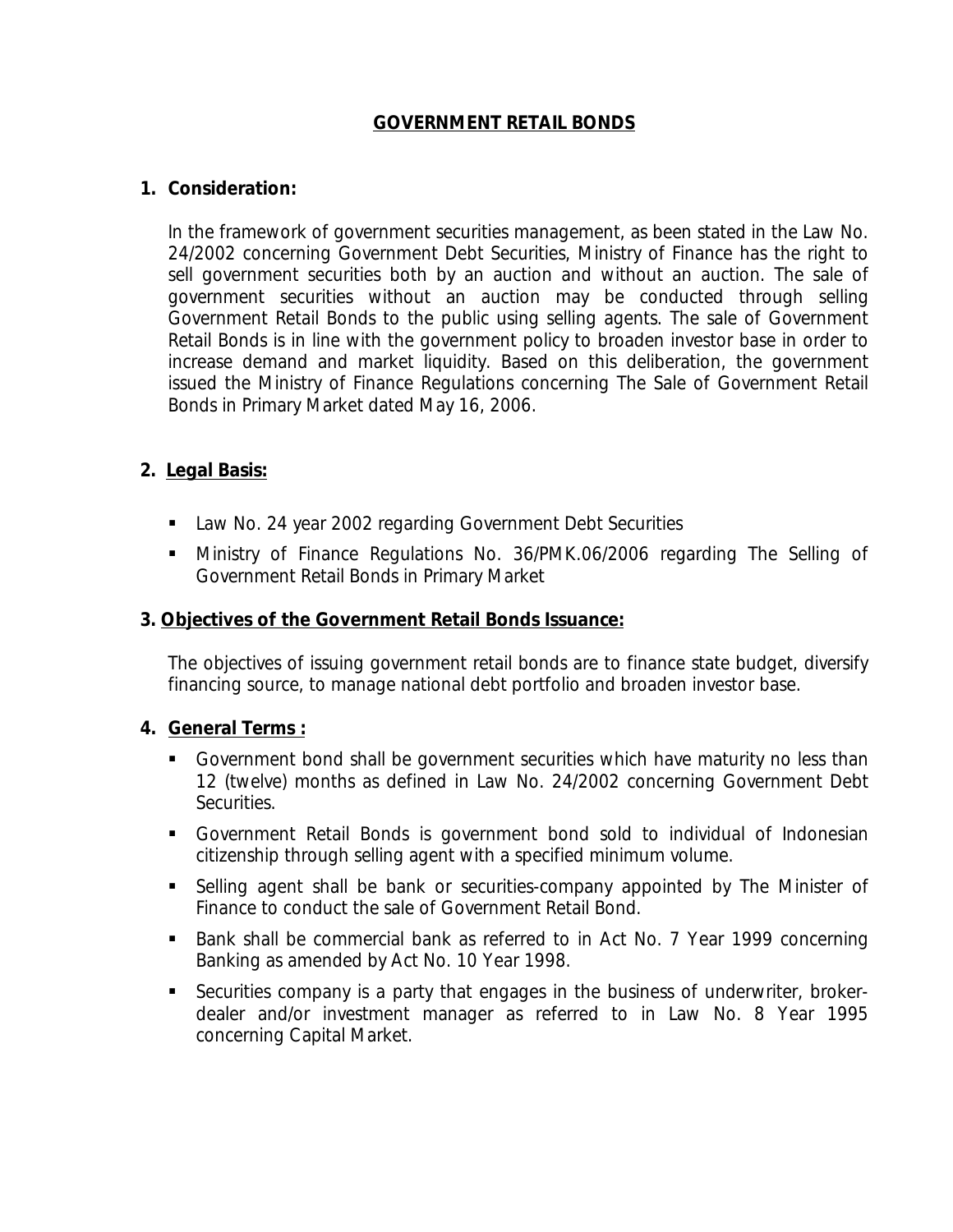## **5. The Requirements of Investing in Government Retail Bonds:**

- **Individual of Indonesian resident, which proven by driving license (SIM) or Personal** Identification Card (KTP)
- Minimum investment of IDR 5,000,000.00 (five millions Rupiah) and the multiple of IDR 5,000,000.00 (five million Rupiah).
- **Providing saving account in any bank and securities account in any sub-registry.**

# **6. Benefits of Investing in Government Retail Bonds:**

- Safe and secure, since the coupon payment and principal secured by law.
- **Provide interesting benefits, since the coupon rate is higher than bank interest rate** (in primary market) and the potential of capital gain in secondary market.
- Transparent and simple of selling and buying procedure.
- **Tradable in secondary market based on market price.**
- **Provide the opportunities for the society to directly participate in National** Development.
- Coupon and principal payment conducted in accurate time and online to the investor saving account.

# **7. The Risk Investing in Government Retail Bonds:**

Basically, investing in Government Retail Bonds is free from default risk, that is the condition when the government is unable to pay the coupon and principal to investor. Nevertheless, there is a market risk if transaction is conducted in the secondary Market. There is a possibility of capital loss due to the lower selling price than buying price, whereas this risk could be prevent by not selling the government retail bond until its maturity date.

# **8. The Requirements of Investing in Government Retail Bonds:**

- **Individual of Indonesian resident, which proven by driving license (SIM) or Kartu** Tanda Penduduk.
- Minimum investment of IDR 5,000,000.00 (five millions Rupiah) and the multiple of IDR 5,000,000.00 (five million Rupiah).
- Providing saving account in any bank and securities account in any sub-registry.